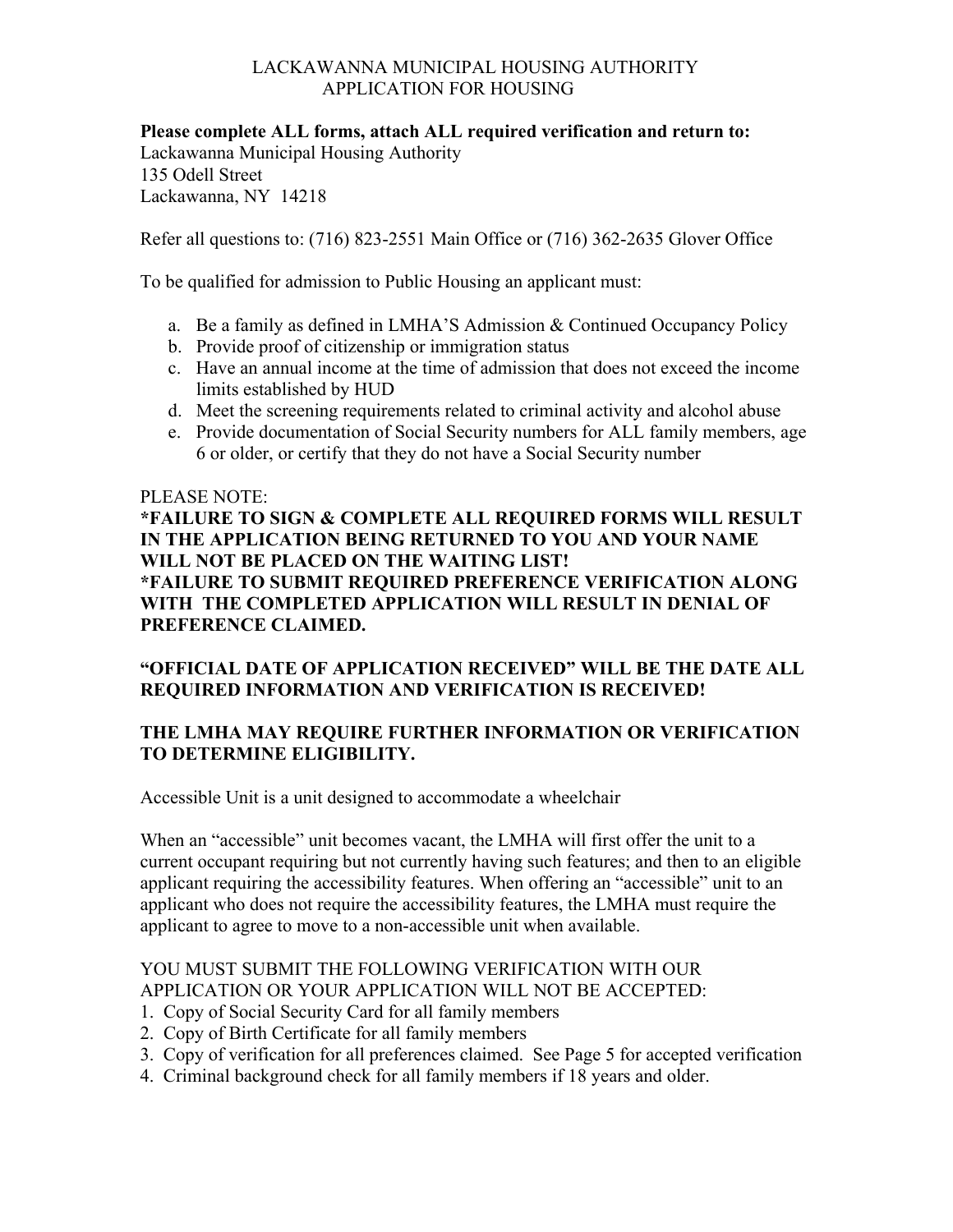**NAME OF HEAD OF HOUSEHOLD**: \_\_\_\_\_\_\_\_\_\_\_\_\_\_\_\_\_\_\_\_\_\_\_\_\_\_\_\_\_\_\_\_\_\_\_\_\_\_

| <b>STREET</b>                                                                                                                    |  | <b>CITY STATE ZIP CODE</b> |
|----------------------------------------------------------------------------------------------------------------------------------|--|----------------------------|
| <b>HOME PHONE # WORK PHONE # CELL PHONE</b>                                                                                      |  |                            |
| SOCIAL SECURITY # DATE OF BIRTH SEX                                                                                              |  |                            |
| RACE: WHITE AFRICAN AMERICAN INDIAN ASIAN                                                                                        |  |                            |
| ETHNICITY: HISPANIC NON HISPANIC<br>(USED FOR STATISTICAL REPORTING PURPOSES ONLY)                                               |  |                            |
| <b>MARITAL STATUS:</b><br>MARRIED SINGLE DIVORCED SEPARATED WIDOWED                                                              |  |                            |
| WILL THERE BE A CO-HEAD OF HOUSEHOLD? IF SO, WHO?<br>. HOW MANY PEOPLE WILL BE LIVING IN THE UNIT?                               |  |                            |
| DO YOU HAVE TO GIVE 30 DAYS NOTICE TO YOUR LANDLORD?<br>IF SO, DOES NOTICE HAVE TO BE GIVEN ON THE 1 <sup>ST</sup> OF THE MONTH? |  |                            |
| HAVE YOU OR ANY FAMILY MEMBERS BEEN KNOWN BY ANY OTHER                                                                           |  |                            |
| HAVE YOU OR ANY FAMILY MEMBER EVER LIVED IN A LMHA UNIT?<br>IF SO, WHO? $\_\_\_\_\_\_\_\_\_\_\_\_\_\_\_\_\_\_\_\_\_$             |  |                            |
|                                                                                                                                  |  |                            |
| WERE YOU THE H/H? IF NOT, WHO WAS?                                                                                               |  |                            |
| HAVE YOU OR ANY FAMILY MEMBER EVER LIVE IN ANY PUBLIC HOUSING<br>UNIT? IF SO, WHEN & WHERE?                                      |  |                            |
| DO YOU OR ANY FAMILY MEMBER OWE ANY MONEY TO ANY PUBLIC<br>HOUSING AUTHORITY? _____ IF SO, WHO & HOW MUCH?                       |  |                            |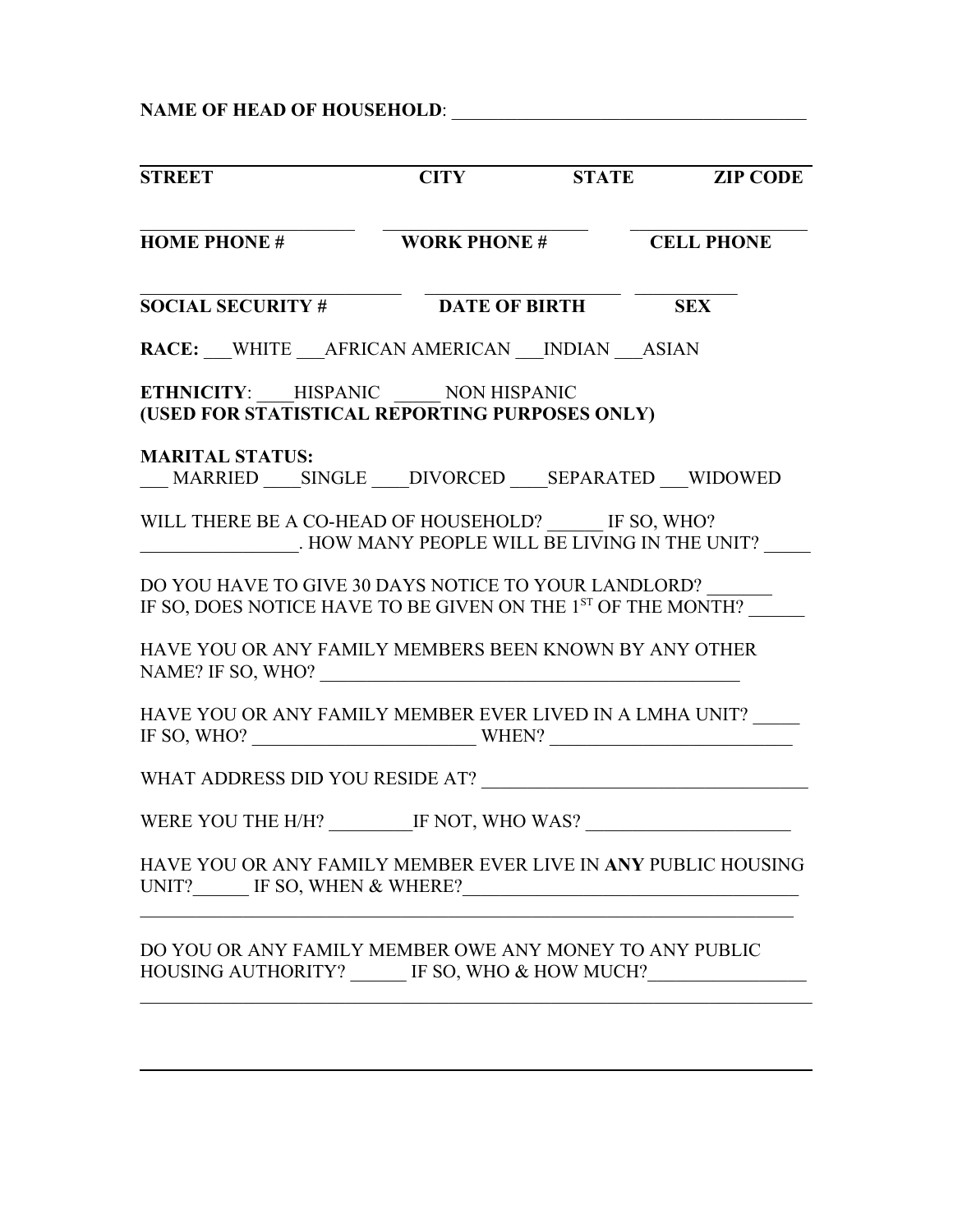# **FAMILY INFORMATION:**

| BEGINNING WITH YOU, LIST ALL PERSONS WHO WILL BE LIVING IN THE                                      |  |                |  |
|-----------------------------------------------------------------------------------------------------|--|----------------|--|
| UNIT. EACH BOX MUST BE COMPLETED FOR ALL MEMBERS.<br>NAME DOB SEX RELATIONSHIP SS # DISABLED        |  | TO H/H PERSON? |  |
| $\mathbf{1}$                                                                                        |  |                |  |
| RACE: WHITE AFRICAN AMERICAN ___ INDIAN ____ASIAN<br>ETHNICITY: _____HISPANIC ______NON HISPANIC    |  |                |  |
| $\overline{2}$                                                                                      |  |                |  |
| RACE: WHITE ______ AFRICAN AMERICAN ____ INDIAN _____ ASIAN<br>ETHNICITY: HISPANIC NON HISPANIC     |  |                |  |
| $\overline{3}$                                                                                      |  |                |  |
| ETHNICITY: _____HISPANIC _____NON HISPANIC                                                          |  |                |  |
| $\overline{4}$                                                                                      |  |                |  |
| RACE: WHITE AFRICAN AMERICAN ___ INDIAN _____ASIAN<br>ETHNICITY: ______HISPANIC _______NON HISPANIC |  |                |  |
| 5                                                                                                   |  |                |  |
| RACE: WHITE AFRICAN AMERICAN ___ INDIAN ____ASIAN<br>ETHNICITY: _____HISPANIC ______NON HISPANIC    |  |                |  |
| 6                                                                                                   |  |                |  |
| RACE: WHITE ____ AFRICAN AMERICAN ___ INDIAN ____ ASIAN                                             |  |                |  |
| 7                                                                                                   |  |                |  |
| RACE: WHITE ______ AFRICAN AMERICAN ____ INDIAN _____ ASIAN<br>ETHNICITY: HISPANIC NON HISPANIC     |  |                |  |

÷,

**\*Add a separate sheet with addition family names if needed**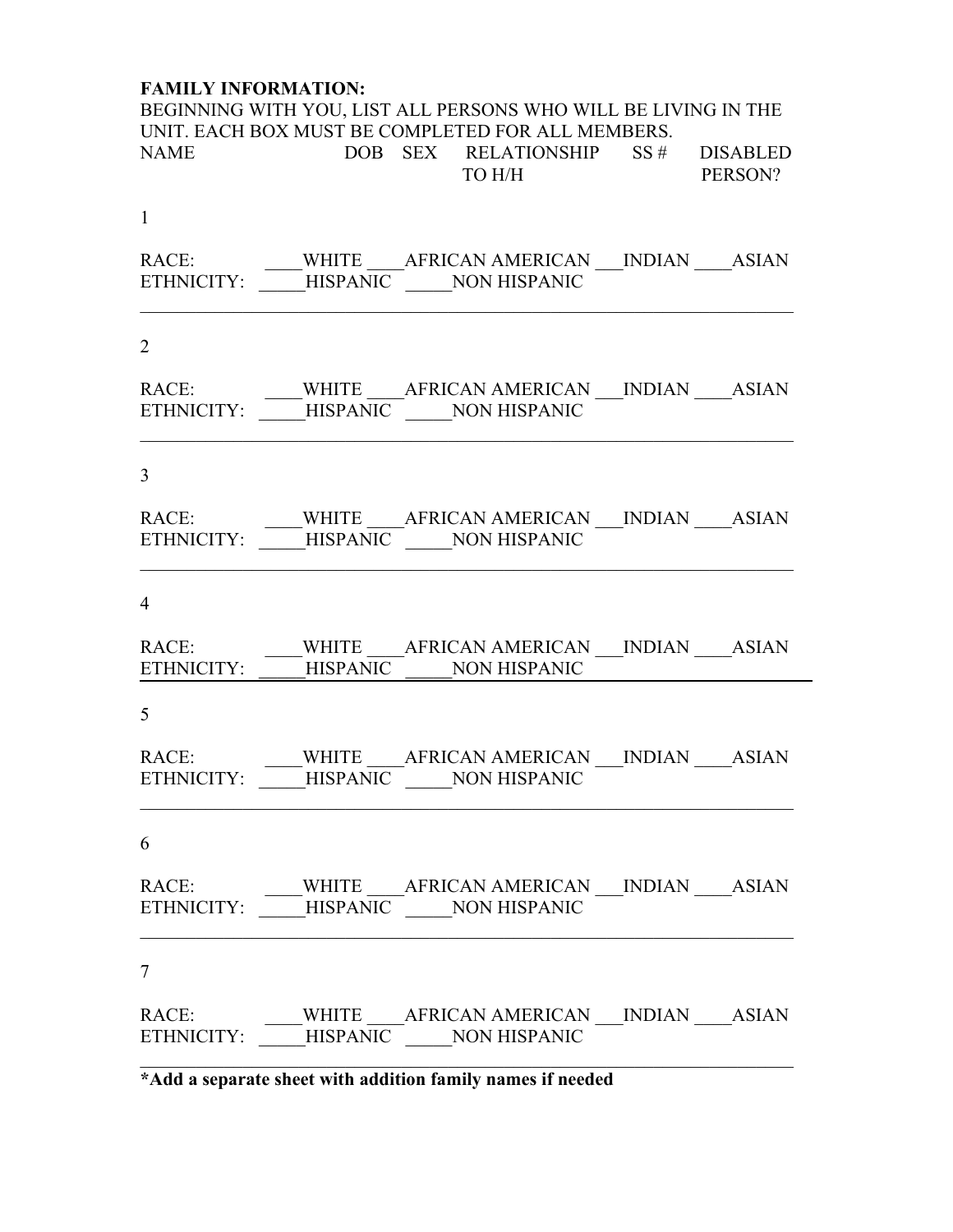## **HOUSEHOLD INCOME INFORMATION:**

PLEASE LIST **ALL** SOURCES OF "**GROSS"** INCOMES FOR **ALL** FAMILY MEMBERS. INCLUDE **ALL** EARNINGS AND BENEFITS FROM PUBLIC ASSISTANCE, VA, SS, SSI, SSD, UNEMPLOYMENT, WORKERS COMPENSATION, DISABILITY, PENSION, CHILD SUPPORT & WAGES.

FAMILY MEMBER INCOME SOURCE GROSS AMOUNT FREQUENCY

\_\_\_\_\_\_\_\_\_\_\_\_\_\_\_\_\_\_\_\_\_\_\_\_\_\_\_\_\_\_\_\_\_\_\_\_\_\_\_\_\_\_\_\_\_\_\_\_\_\_\_\_\_\_\_\_\_\_\_\_\_\_\_\_\_\_\_\_\_

 $\mathcal{L}_\text{max}$  and  $\mathcal{L}_\text{max}$  and  $\mathcal{L}_\text{max}$  and  $\mathcal{L}_\text{max}$  and  $\mathcal{L}_\text{max}$  and  $\mathcal{L}_\text{max}$ 

\_\_\_\_\_\_\_\_\_\_\_\_\_\_\_\_\_\_\_\_\_\_\_\_\_\_\_\_\_\_\_\_\_\_\_\_\_\_\_\_\_\_\_\_\_\_\_\_\_\_\_\_\_\_\_\_\_\_\_\_\_\_\_\_\_\_\_\_\_

\_\_\_\_\_\_\_\_\_\_\_\_\_\_\_\_\_\_\_\_\_\_\_\_\_\_\_\_\_\_\_\_\_\_\_\_\_\_\_\_\_\_\_\_\_\_\_\_\_\_\_\_\_\_\_\_\_\_\_\_\_\_\_\_\_\_\_\_\_

 $\mathcal{L}_\text{max}$  and  $\mathcal{L}_\text{max}$  and  $\mathcal{L}_\text{max}$  and  $\mathcal{L}_\text{max}$  and  $\mathcal{L}_\text{max}$  and  $\mathcal{L}_\text{max}$ 

\_\_\_\_\_\_\_\_\_\_\_\_\_\_\_\_\_\_\_\_\_\_\_\_\_\_\_\_\_\_\_\_\_\_\_\_\_\_\_\_\_\_\_\_\_\_\_\_\_\_\_\_\_\_\_\_\_\_\_\_\_\_\_\_\_\_\_\_\_

DOES ANYONE RECEIVE FOOD STAMPS? \_\_\_\_\_\_ IF YES, CURRENT BUDGET WILL BE REQUIRED UPON ADMISSION.

DOES ANYONE OUT SIDE OF YOUR HOUSEHOLD CONTRIBUTE ANY GIFTS OR MONIES TO YOUR FAMILY? IF SO, WHO? WHAT?

DOES ANYONE PAY ANY OF YOUR BILLS OR DEBTS FOR YOU? \_\_\_ IF SO, WHO? HOW MUCH? HOW OFTEN?

DO YOU PAY FOR DAYCARE FOR ANY FAMILY MEMBER WHO IS UNDER THE AGE OF 13? IF SO, LIST NAME & MAILING ADDRESS OF PROVIDER

AMOUNT PAID \$ PER WEEK BI-WKLY MONTHLY

MEDICAL EXPENSES: COMPLETE THIS QUESTION ONLY IF HEAD OR SPOUSE IS AT LEAST 62 YEARS OLD OR DISABLED:

DOES THE HOUSEHOLD PAY MEDICAL EXPENSES THAT ARE NOT REIMBURSED THRU ANY AGENCY? \_\_\_\_\_\_\_ SOME EXAMPLES ARE: COPAYS, INSURANCE PREMIUMS, PRESCRIPTION COSTS, HOSPITAL BILLS ….

WILL THERE BE A PET LIVING IN THE UNIT? IF SO, WHAT KIND?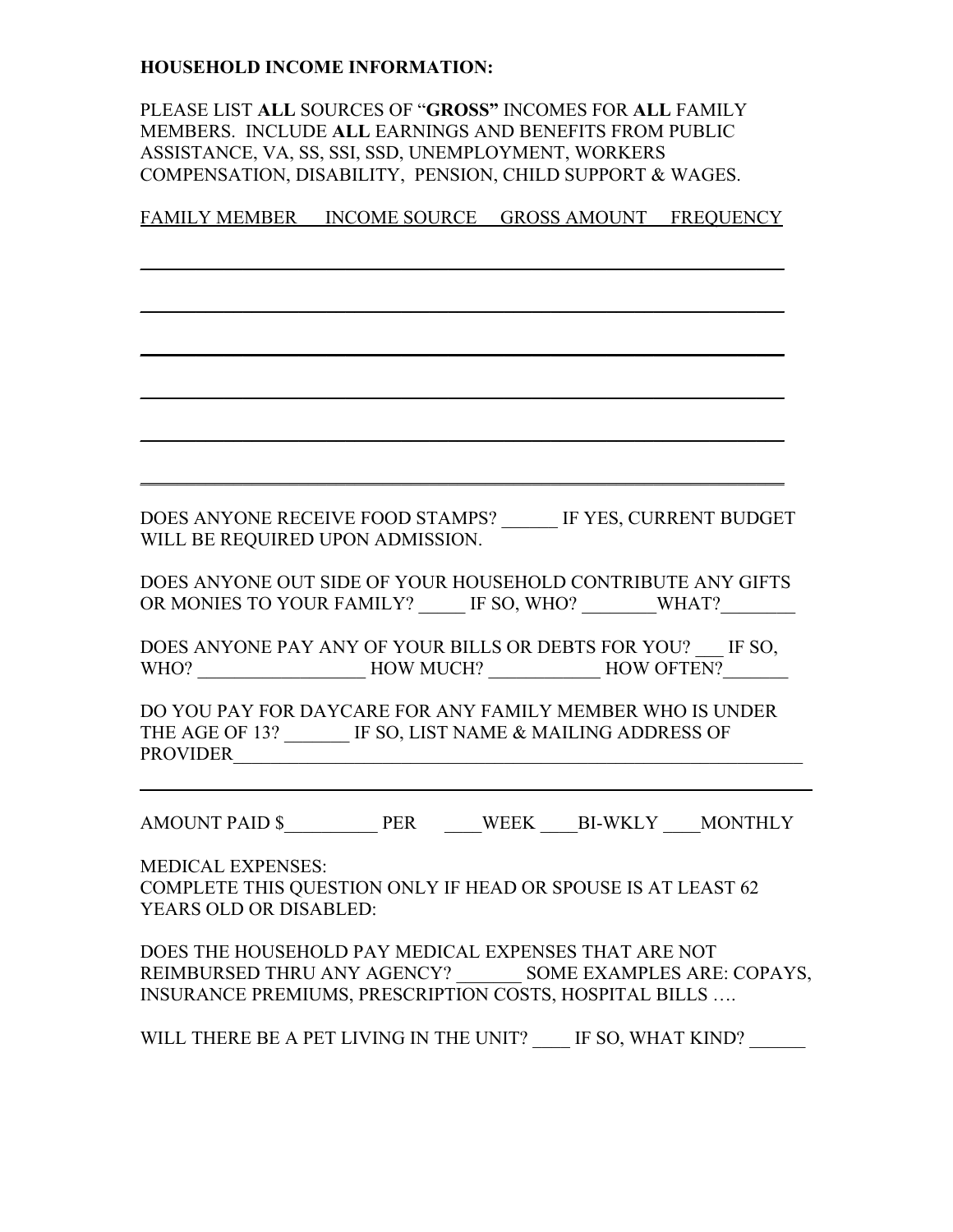| IS ANYONE IN YOUR HOUSEHOLD PREGNANT? IF SO, DUE DATE?                                                                          |
|---------------------------------------------------------------------------------------------------------------------------------|
| IS ANYONE 18 YRS OR OLDER A HIGH SCHOOL STUDENT? WHO?                                                                           |
| IS ANYONE A FULL TIME COLLEGE STUDENT? IF SO, WHO? $\_\_$                                                                       |
| $\textbf{ARE THEN EMPLOYED ALSO?}\hspace{0.09cm}\textbf{WHERE?}\hspace{0.09cm}\textbf{\underline{}}$                            |
|                                                                                                                                 |
| HAVE YOU OR ANY FAMILY MEMBER EVER BEEN ARRESTED FOR ANY                                                                        |
|                                                                                                                                 |
| <u> 1989 - Jan Samuel Barbara, margaret eta idazlea (h. 1989).</u>                                                              |
| HAVE YOU OR ANY MEMBER OF YOUR HOUSEHOLD EVER BEEN ARRESTED<br>EOD EELOMIOUS VIOLENT CDIMINAL A CTIVITY EOD THE HSE A TTEMPTED. |

FOR FELONIOUS VIOLENT CRIMINAL ACTIVITY FOR THE USE, ATTEMPTED USE OR THREATENED USE OF PHYSICAL FORCE AGAINST A PERSON OR PROPERTY OF ANOTHER? \_\_\_\_\_\_\_\_\_

IF YES, WHO, WHEN, WHERE & DESCRIBE THE CHARGES:

HAVE YOUR OR ANY MEMBER OF YOUR HOUSEHOLD EVER BEEN ARRESTED AND/OR CONVICTED OF ANY FELONIES?

IF YES, WHO, WHEN, WHERE & DESCRIBE THE CHARGES: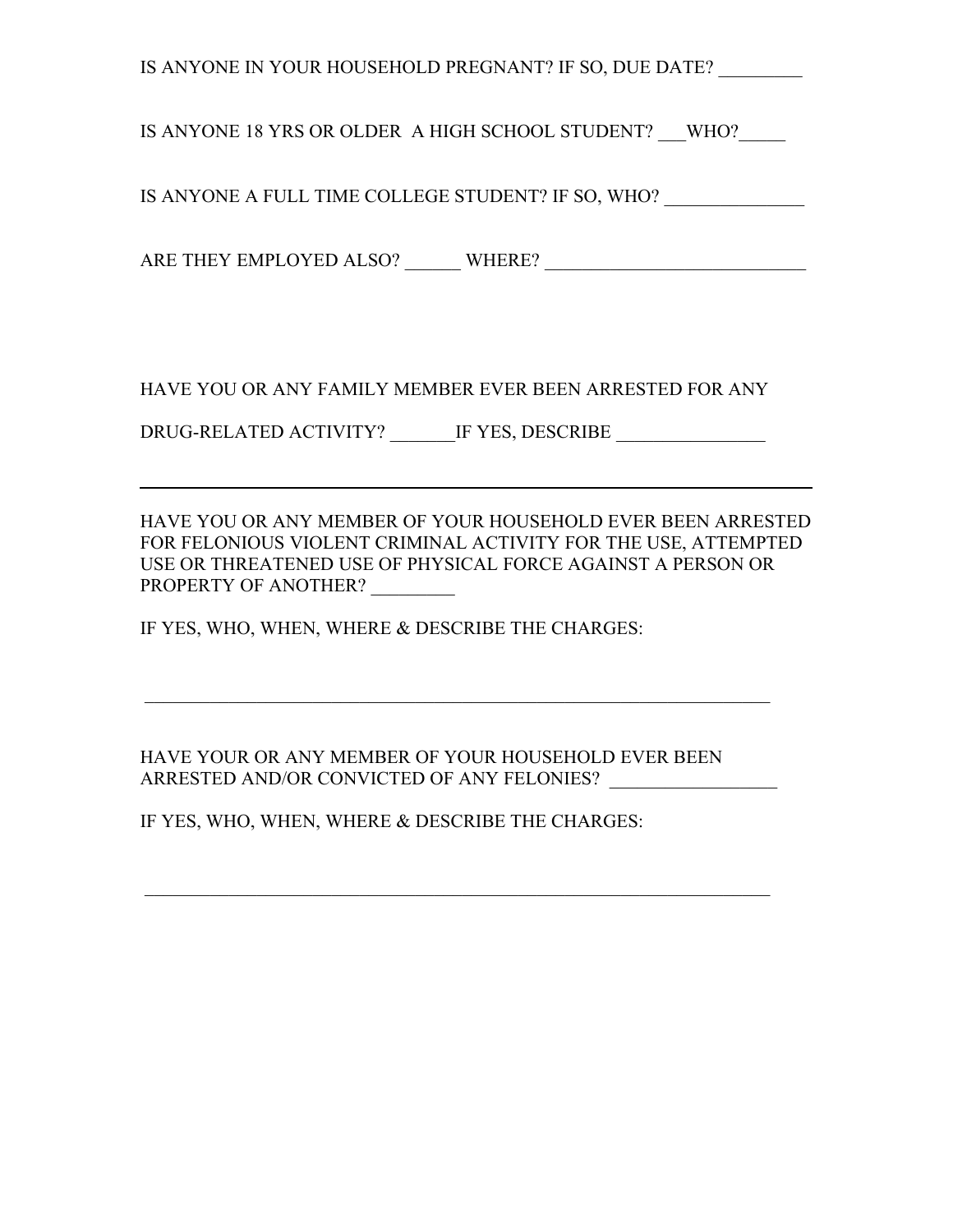| <b>ASSET INFORMATION:</b>    |                                                              |  |                                                                                                           |  |
|------------------------------|--------------------------------------------------------------|--|-----------------------------------------------------------------------------------------------------------|--|
|                              | DOES ANY ADULT FAMILY MEMBER HAVE A CHECKING ACCOUNT?        |  |                                                                                                           |  |
|                              |                                                              |  |                                                                                                           |  |
|                              |                                                              |  |                                                                                                           |  |
|                              |                                                              |  |                                                                                                           |  |
|                              |                                                              |  |                                                                                                           |  |
|                              |                                                              |  |                                                                                                           |  |
|                              | DOES ANYONE HAVE ANY CERTIFICATE OF DEPOSITS, (CD'S) STOCKS, |  | BONDS, MONEY MARKET ACCTS OR MUTUAL FUNDS? IF YES, PLEASE LIST:                                           |  |
|                              |                                                              |  |                                                                                                           |  |
|                              |                                                              |  |                                                                                                           |  |
|                              |                                                              |  |                                                                                                           |  |
| ATTACH ADD'L SHEET IF NEEDED |                                                              |  |                                                                                                           |  |
|                              |                                                              |  | DO YOU OWN ANY REAL ESTATE? ________ IF YES, DESCRIBE ___________                                         |  |
|                              |                                                              |  | HAVE YOU SOLD ANY REAL ESTATE IN THE PAST TWO YEARS?                                                      |  |
| <b>PAST RENTAL HISTORY:</b>  |                                                              |  |                                                                                                           |  |
|                              |                                                              |  |                                                                                                           |  |
|                              |                                                              |  |                                                                                                           |  |
|                              |                                                              |  |                                                                                                           |  |
| <b>STREET</b>                | <b>CITY</b> STATE ZIP CODE                                   |  |                                                                                                           |  |
|                              |                                                              |  | $HOME PHONE #$ CELL PHONE HOW LONG @ THIS ADDRESS                                                         |  |
|                              |                                                              |  |                                                                                                           |  |
|                              |                                                              |  | HOW MUCH DID YOU PAY FOR RENT? _______ DID YOU PAY UTILITIES? ____                                        |  |
|                              |                                                              |  | WAS YOUR RENT SUBSIDIZIED? _______ IF SO, HOW MUCH? _____________                                         |  |
|                              | BY WHAT AGENCY? $\_\_$                                       |  |                                                                                                           |  |
|                              |                                                              |  | $\text{DID YOU HAVE A PET?}\underline{\hspace{1.5cm}\text{WHAT KIND}}\underline{\hspace{1.5cm}\text{mm}}$ |  |
|                              |                                                              |  | WILL THE SAME FAMILY MEMBERS BE LIVING IN THIS UNIT? $\_\_$                                               |  |
|                              | PRIOR LANDLORD'S NAME, PHONE # AND MAILING ADDRESS, IF YOU   |  |                                                                                                           |  |
|                              |                                                              |  |                                                                                                           |  |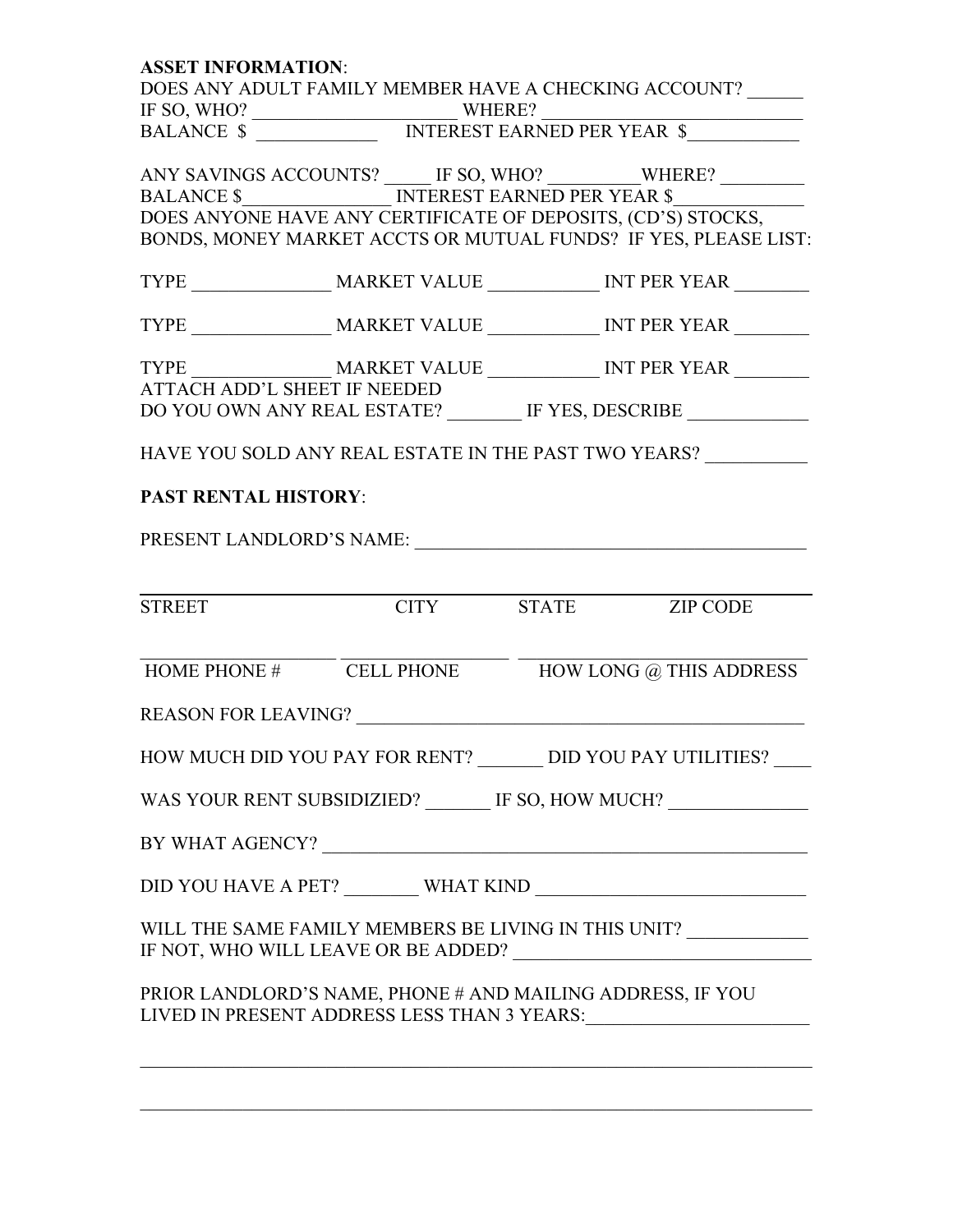### **ELIGIBILITY & PREFERENCES:**

YOUR RESPONSE TO THE FOLLOWING STATEMENTS WILL HELP DETERMINE YOUR ELIGIBILITY FOR RENTAL ASSISTANCE AND IF YOU ARE ENTITLED TO A PREFERENCE WHEN PLACE ON OUR WAITING LIST.

## **ALL PREFERENCES CLAIMED MUST HAVE VERIFICATION SUBMITTED WITH APPLICATION IN ORDER TO RECEIVE PREFERENCE CREDIT. Check each line that applies to your current status**

YES, I AM A RESIDENT OF LACKAWANNA, NEW YORK (Submit proof of address)

YES, I AM ELDERLY (HEAD OR SPOUSE 62 YRS OR OLDER) OR DISABLED (HEAD OR SPOUSE IS A PERSON WITH DISABILITIES DEFINED IN SECTION3 (b) OF THE 1937 HOUSING ACT (42 U.S.C. 1437 a (b)). (Submit proof of age and or disability income)

YES I AM NEAR ELDERLY (AT LEAST 50 YRS OF AGE BUT LESS THAN 62) (Submit proof of age)

YES I AM A VETERAN OR VETERAN'S WIDOW (Submit proof)

YES A HEAD, SPOUSE OR OTHER FAMILY MEMBER WORKS FULL TIME, OVER 35 HOURS PER WEEK. NOTE: ELDERLY OR DISABLED PERSONS AS DEFINED ABOVE WILL ALSO BE GIVEN THIS PREFERENCE (Submit 2-3 current pay stubs)

#### **ACCEPTABLE PREFERENCE VERIFICATION:**

\* WAGE- 2-3 CURRENT PAY STUBS OR PRINTOUT FROM EMPLOYER \*DISABILITY- SS, SSI, SSD CHECK STUB OR AWARD LETTER \*VETERAN- VA CHECK STUB OR STATEMENT, MILITARY VERIFICATION \*RESIDENCY- VALID DRIVER'S LICENSE, CURRENT LEASE OR UTILITY BILL \*AGE- BIRTH CERTIFICATE, VALID ID/ LICENSE OR OFFICIAL DOCUMENT

**FURTHER VERIFICATION OF INCOME, FAMILY COMPOSITION, ASSETS, MEDICAL EXPENSES, DEDUCTIONS AND EXEMPTIONS WILL BE REQUIRED AT TIME OF ADMISSION. VERIFICATION OF WAGE PREFERENCES ARE NOT SUFFICIENT FOR ELIGIBILITY/ ADMISSION PURPOSES AND YOU WILL BE REQUIRED TO SUBMIT MORE EXTENSIVE INCOME VERIFICATION UPON TENANCY.** 

## **CREDIT CHECKS MAY BE RUN ON ANY AND ALL APPLICANTS AND LANDLORD REFERENCES WILL BE VERIFIED**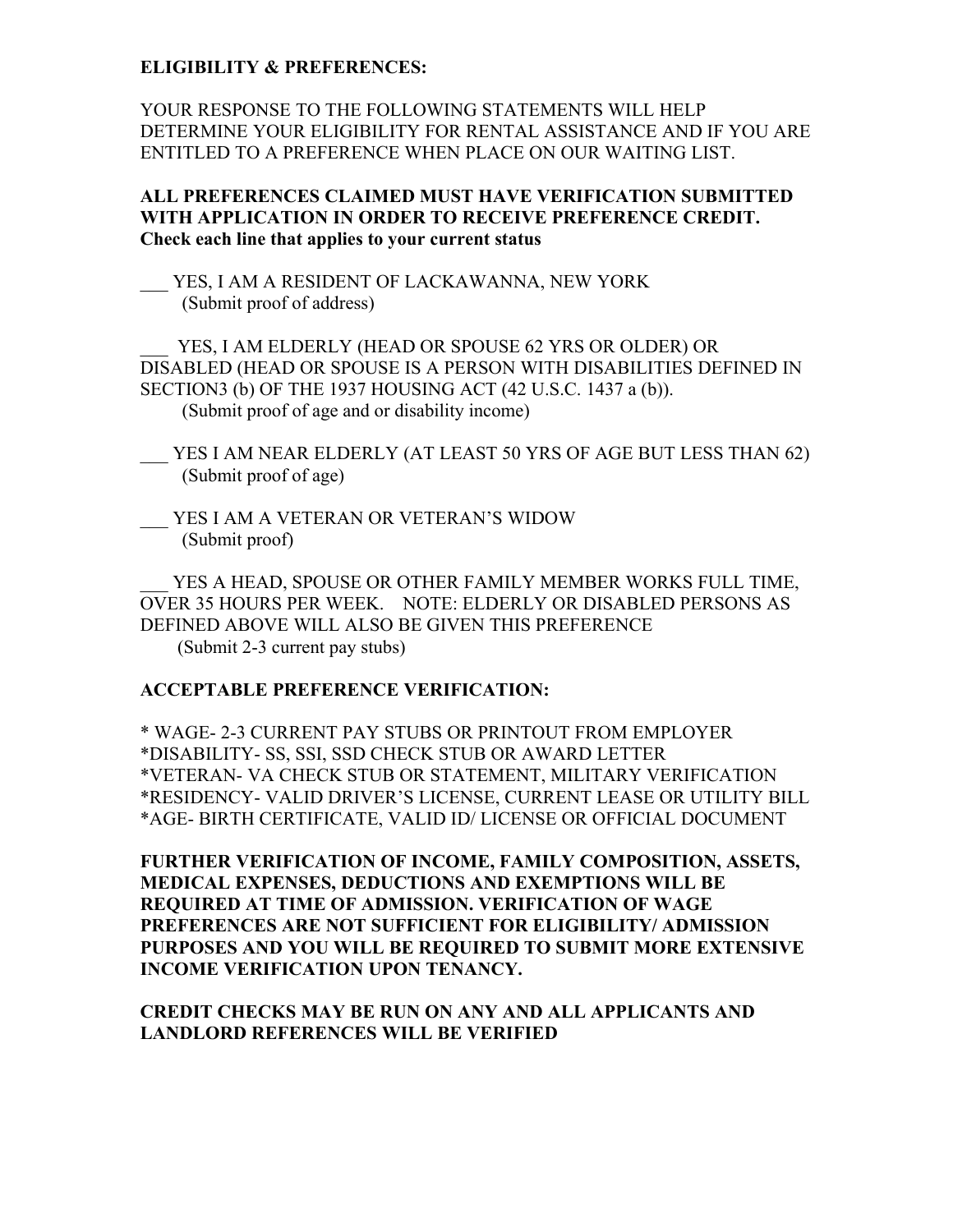NOTICE: ANY ATTEMPT TO OBTAIN PUBLIC HOUSING, ANY RENT SUBSIDY OR RENT REDUCTIONS BY SUPPLYING FALSE INFORMATION, IMPERSONATION, FAILURE TO DISCLOSE OR OTHER FRAUD (ANY ACT OF ASSISTANCE IS SUCH ATTEMPT) IS A CRIME.

I HAVE NO OBJECTION TO INQUIRIES BEING MADE FOR THE PURPOSE OF VERIFYING ELIGIBILITY AND STATEMENTS MADE AND PROVIDED HEREIN.

| $\mathbf{v}$<br>$\Lambda$ | <b>DATE</b> |  |
|---------------------------|-------------|--|
|                           |             |  |

X\_\_\_\_\_\_\_\_\_\_\_\_\_\_\_\_\_\_\_\_\_\_\_\_\_\_\_\_\_\_\_\_\_\_\_ DATE \_\_\_\_\_\_\_\_\_\_\_\_\_\_\_\_\_\_\_\_\_\_\_\_\_\_\_

U.S. CITIZENSHIP NOTIFICATION & CERTIFICATION:

HOUSING MAY BE CONTINGENT UPON THE SUBMISSION AND VERIFICATION OF EVIDENCE OF CITIZENSHIP OR ELIGIBLE IMMIGRATION STATUS PRIOR TO THE TIME HOUSING IS MADE AVAILABLE. BASED ON THE EVIDENCE SUBMITTED AT THAT TIME, ASSISTANCE MAY BE PRORATED, DENIED OR TERMINATED FOLLOWING APPEALS AND INFORMAL HEARING PROCESSES.

I CERTIFY THAT THE INFORMATION ON THIS APPLICATION IS TRUE AND COMPLETE TO THE BEST OF MY KNOWLEDGE AND BELIEF. I UNDERSTAND THAT I CAN BE FINED UP TO \$10,000, OR IMPRISONED UP TO FIVE YEARS IF I FURNISH FALSE OR INCOMPLETE INFORMATION.

| $\mathbf{v}$ | $-$        |
|--------------|------------|
| $\Lambda$    | $\sqrt{ }$ |
|              |            |

X \_\_\_\_\_\_\_\_\_\_\_\_\_\_\_\_\_\_\_\_\_\_\_\_\_\_\_\_\_\_\_\_\_\_\_\_\_\_\_\_\_\_ DATE \_\_\_\_\_\_\_\_\_\_\_\_\_\_\_\_\_\_\_\_\_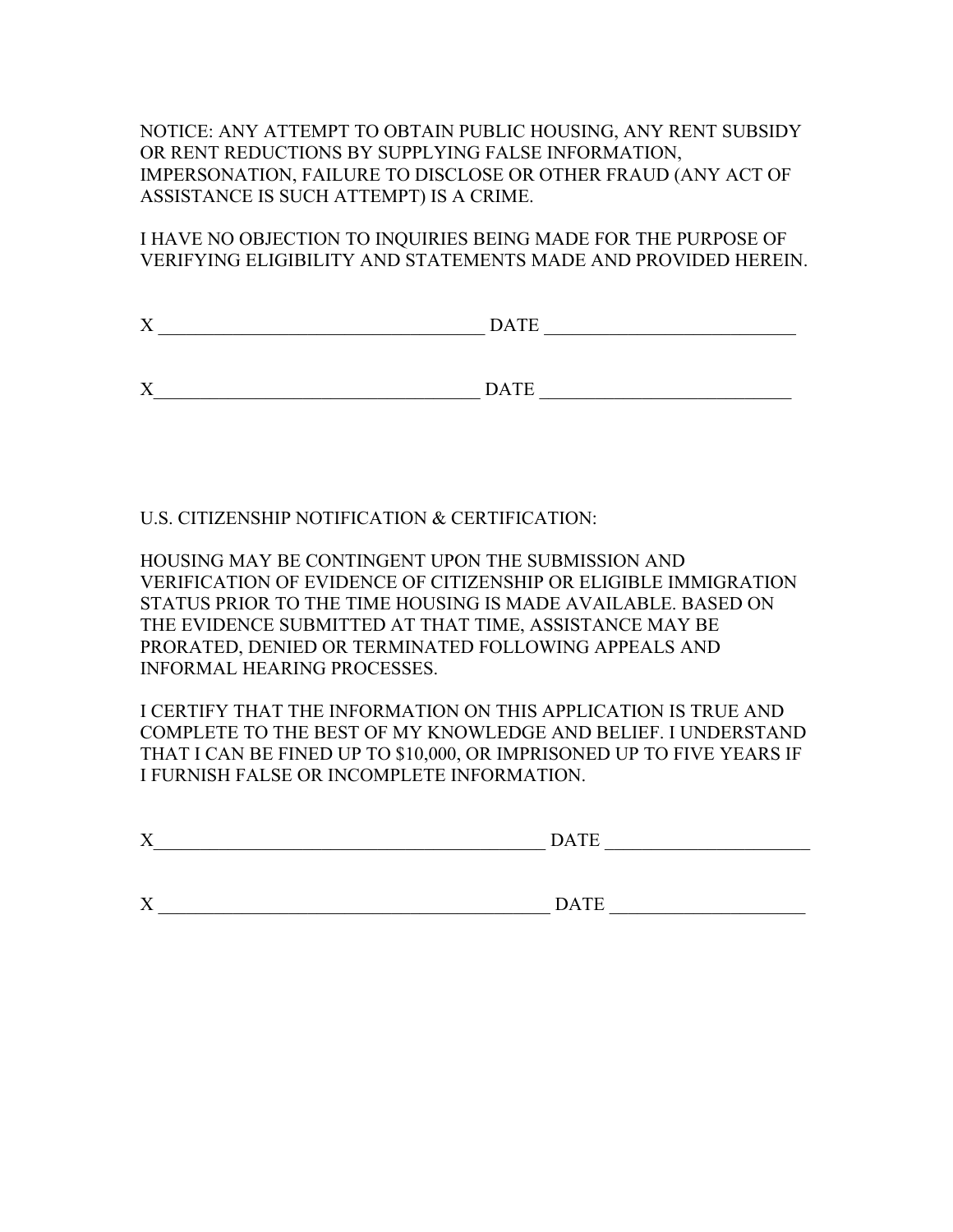# CONSENT FOR RELEASE OF INFORMATION TO THE LACKAWANNA MUNICIPAL HOUSING AUTHORITY

I **I I EXECUTE: EXECUTE: EXECUTE: EXECUTE: EXECUTE: EXECUTE: EXECUTE: EXECUTE: EXECUTE: EXECUTE: EXECUTE: EXECUTE: EXECUTE: EXECUTE: EXECUTE: EXECUTE: EXECUTE: EXECUTE: EXECUTE: EX** to the Lackawanna Municipal Housing Authority for any and all information about me, my family and /or my minor children that may be material to a determination of eligibility for housing and may demonstrate my ability to uphold the LMHA lease.

Such information includes but is not limited to, landlord references, reports on income, employment and other financial data; reports on past history of paying bills, taking care of property and housekeeping abilities. Also, to report any events/incidents/activities regarding myself or my family and our ability to respect the rights of other tenants, maintain an apartment and meet the terms of the LMHA lease.

I, the undersigned, do hereby authorize the Lackawanna Municipal Housing Authority and its staff to contact any office/agency, law enforcement and or credit bureau, group or organization to obtain information which is deemed necessary to screen or complete my application and to release any and all such information to the Lackawanna Municipal Housing Authority as verification or validation of candidacy/eligibility.

I have read the above release and I understand that it shall remain in effect until a final determination is made on the eligibility of my application and amount of housing assistance that will be provided upon my admission.

I understand that under New York Public Housing Law all information obtained will be kept confidential and used for the sole purpose of determining eligibility and assistance.

SIGNATURE DATE

PRESENT ADDRESS: \_\_\_\_\_\_\_\_\_\_\_\_\_\_\_\_\_\_\_\_\_\_\_\_\_\_\_\_\_\_\_\_\_\_\_\_\_\_\_\_\_\_\_\_\_\_\_\_\_\_

LAST KNOWN ADDRESS, IF LESS THAN 1 YEAR: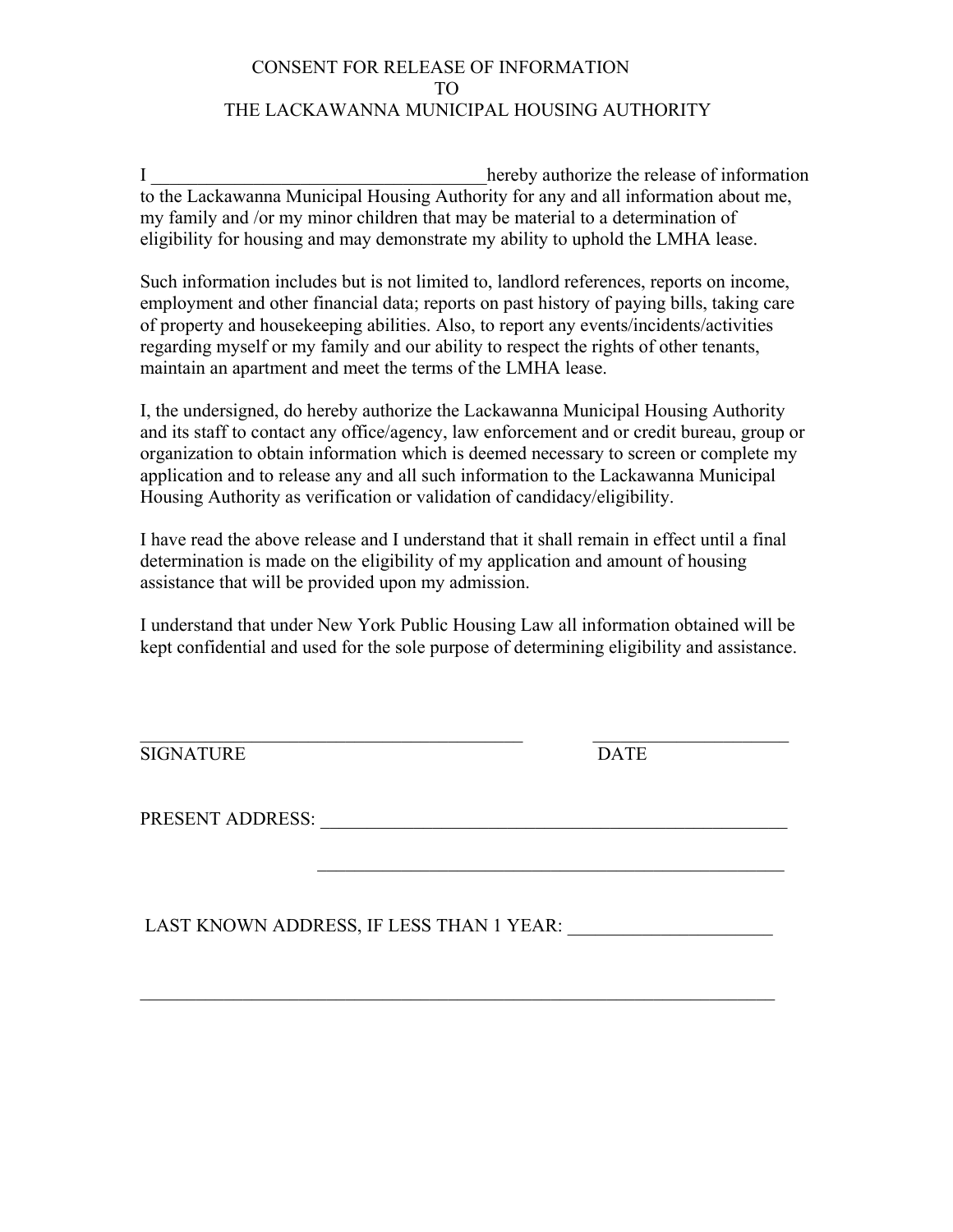## Housing Authority Landlord Verification Form

| Are you a relative or friend of the applicant? If so, please describe the relationship: |
|-----------------------------------------------------------------------------------------|
|                                                                                         |
| Current Landlord: Previous Landlord: Other: Other:                                      |
|                                                                                         |
| Does (Did) the Applicant have a lease? ___ Yes __ No                                    |
| 1. Rent Payment                                                                         |
| $\frac{1}{2}$<br>A. Amount of monthly rent:                                             |
| B. Does (did) applicant pay rent on time? ______ Yes _____ No                           |
|                                                                                         |
| D. Have (had) you ever begun/completed eviction for non-payment? ___Yes ___No           |
| E. Was a court judgment rendered in your favor for eviction for non-payment? Y N        |
| F. Do you provide any of the utilities for the unit? ___ Yes ___ No                     |
| G. Have tenant-paid utilities ever been disconnected? ___ Yes __ No                     |
| 2. Caring for the Unit                                                                  |
| A. Does (did) the applicant keep the unit clean, safe and sanitary? ___ Yes __ No       |
|                                                                                         |
|                                                                                         |
|                                                                                         |
| C. Has (had) the applicant paid for the damage? ______ Yes _____ No                     |
| D. Will (did) you keep any security deposit? ______ Yes _____ No                        |
| E. Does (did) the applicant have problems with insect/rodent infestation? ___Yes __No   |
| F. Does (did) the applicant's housekeeping contribute to the infestation? Yes No        |
| G. Did the applicant make any alterations to the unit without your permission? $Y_N$    |